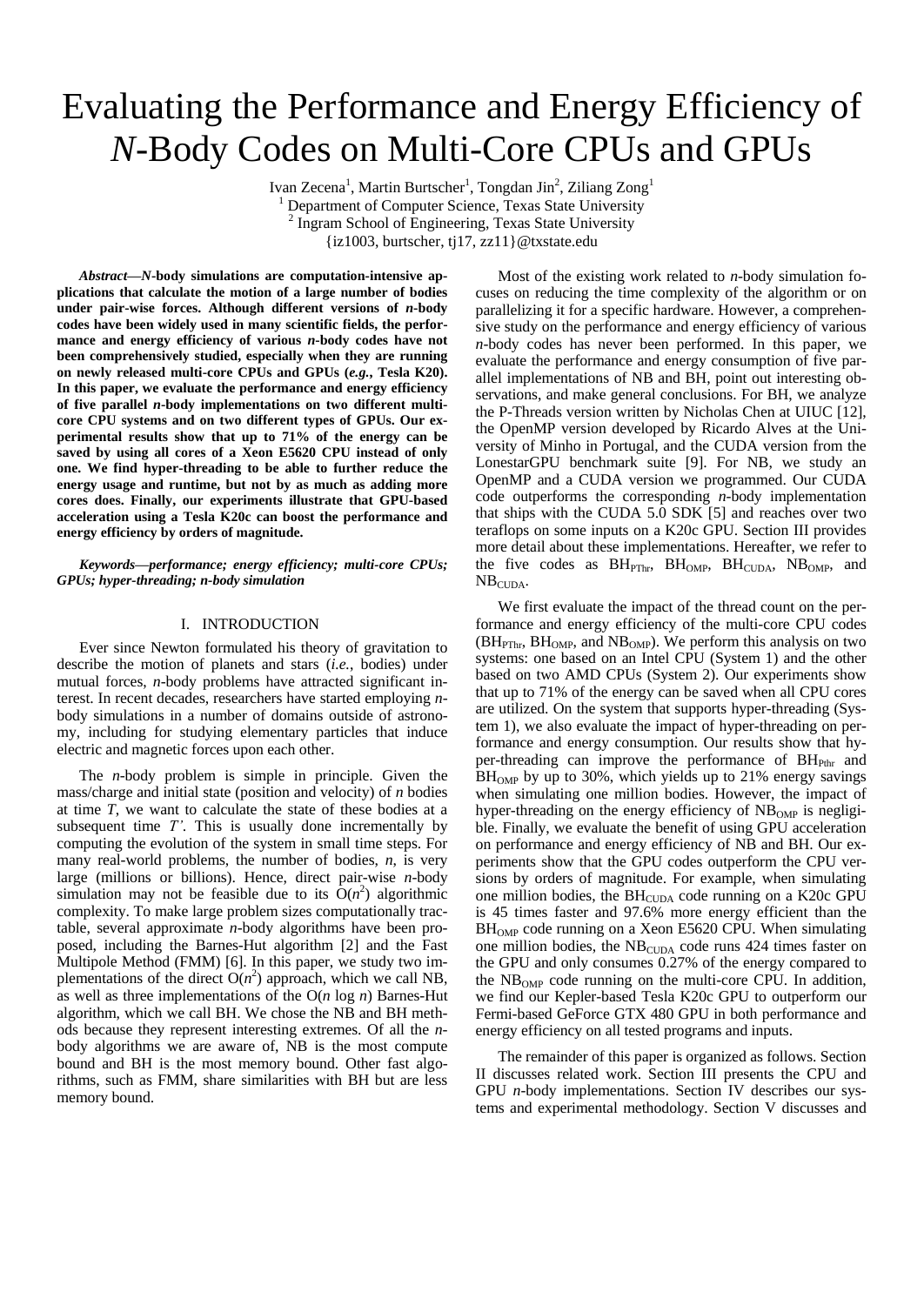analyzes the results. Section VI concludes our study.

#### II. RELATED WORK

The *n*-body simulation problem has been studied extensively, and a variety of algorithms for it have been proposed. In particular, many previous studies focus on developing fast algorithms to break the  $O(n^2)$  complexity boundary.

In 1986, Barnes and Hut proposed the now well-known Barnes-Hut algorithm, which lowers the time complexity to O(*n* log *n*) using approximation [\[2\].](#page-7-0) Based on the general principle of this algorithm, researchers have developed many variants to speed up the execution. Salmon implemented a parallel version for distributed-memory machines [\[13\].](#page-7-5) Later, Warren and Salmon proposed improved parallel implementations [\[15\],](#page-7-6) [\[16\].](#page-7-7) In 1997, Warren *et al.* exceeded one gigaflop when running their Barnes-Hut code on 16 Intel Pentium Pro processors [\[14\].](#page-7-8) Liu and Bhatt developed an algorithm that is based on a dynamic global tree that spans multiple processors [\[8\].](#page-7-9) Burtscher and Pingali wrote the first Barnes-Hut implementation that runs the entire algorithm on a GPU [\[4\].](#page-7-10) Bedorf *et al.* present a similar GPU implementation [\[3\].](#page-7-11)

Several algorithms with a linear time complexity have also been proposed. The first was devised by Appel [\[1\]](#page-7-12) in 1985. Greengard and Rokhlin developed the O(*n*) Fast Multipole Method [\[6\].](#page-7-1) Xue proposed another linear-time hierarchical tree algorithm for *n*-body simulations [\[18\].](#page-7-13)

Very little work has been published on studying the energy efficiency of different *n*-body algorithms. The closest work we can find was published by Malkowski *et al.* [\[10\].](#page-7-14) They explore how to use low-power modes of the CPU and caches, and hardware optimization such as a load-miss predictor and data prefetchers, to conserve energy without hurting performance.

#### III. IMPLEMENTATION DESCRIPTION

We evaluate five different *n*-body codes belonging to two different categories. The NB implementations have  $O(n^2)$  complexity and the BH implementations have O(*n* log *n*) complexity. The goal of all five programs is to simulate the time evolution of a star cluster under gravitational forces for a given number of time steps.

#### *A. BH Algorithm*

The Barnes-Hut algorithm approximates the forces acting on each body. It hierarchically partitions the volume around the *n* bodies into successively smaller cells and records this spatial hierarchy in an unbalanced octree. Each cell forms an internal node of the octree and summarizes information about all the bodies it contains. The leafs of the octree are the individual bodies. This spatial hierarchy reduces the time complexity to  $O(n \log n)$  because, for cells that are sufficiently far away, the algorithm only performs one force calculation with the cell instead of performing one force calculation with each body inside the cell, thus drastically reducing the amount of computation. However, differing parts of the octree have to be traversed to compute the force on each body, making the code's control flow and memory-access patterns quite irregular.

The P-Threads, OpenMP and CUDA codes we study perform six key operations in each time step to implement the BH algorithm. The first is an  $O(n)$  reduction to find the minimum and maximum coordinates of all bodies. The second operation builds the octree by hierarchically dividing the space containing the bodies into ever smaller cells in  $O(n \log n)$  time until there is at most one body per cell. The third operation summarizes information in all subtrees in  $O(n)$  time. The fourth operation approximately sorts the bodies by spatial distance in O(*n*) time to improve the performance of the next operation. The fifth operation computes the force on each body in  $O(n \log n)$ time by performing prefix traversals on the octree. This is by far the most time consuming operation in the BH algorithm. The final operation updates each body's position and velocity based on the computed force in  $O(n)$  time. Note that the P-Threads code only parallelizes the force calculation. The OpenMP and CUDA codes parallelize all six operations. In case of OpenMP, "parallel for" and "parallel" pragmas are used, in some cases in combination with gcc-specific synchronization primitives, memory fences, and atomic operations to handle data dependencies. The force calculation code uses a block-cyclic schedule whereas the other operations use the default schedule. The CUDA code incorporates many GPUspecific optimizations that are described elsewhere [\[4\].](#page-7-10)

#### *B. NB Algorithm*

The direct NB algorithm performs precise pair-wise force calculations. For *n* bodies,  $O(n^2)$  pairs need to be considered, making the calculation quadratic in the number of bodies. However, identical computations have to be performed for all *n* bodies, leading to a very regular implementation that maps well to GPUs. As with BH, all force calculations are independent, resulting in a large amount of parallelism.

Both the OpenMP and the CUDA implementations perform two key operations per time step. The first is the  $O(n^2)$  force calculation and the second is an  $O(n)$  integration where each body's position and velocity are updated based on the computed force. The OpenMP code uses a "parallel for" pragma to parallelize the outer loop of the force calculation and the loop of the integration. The default schedule is used in both cases. The CUDA code is very similar in structure and uses GPU threads to completely eliminate these two loops, *i.e.*, each thread handles a different iteration. In addition, the force calculation code employs data tiling in shared memory (a software controlled L1 data cache) and unrolls the inner loop.

In summary, the NB codes are relatively straightforward, have a high computational density, and only access main memory infrequently because of excellent caching. In contrast, the BH codes are quite complex (they repeatedly build unbalanced octrees and perform various traversals on them), have a low computational density, and perform mostly pointer-chasing memory accesses. Due to the lower time complexity, the BH<sub>CUDA</sub> implementation is about 33 times faster on a K20c than the  $NB<sub>CUDA</sub>$  code when simulating one million stars.

## IV. EVALUATION METHODOLOGY

#### *A. Systems, Compilers, and Inputs*

We conducted our experiments on two machines. System 1 is based on a 2.4 GHz Xeon E5620 CPU with four cores running 32-bit CentOS 5.9. It contains two GPUs. The first GPU is a previous-generation Fermi-based GeForce GTX 480 with 1.5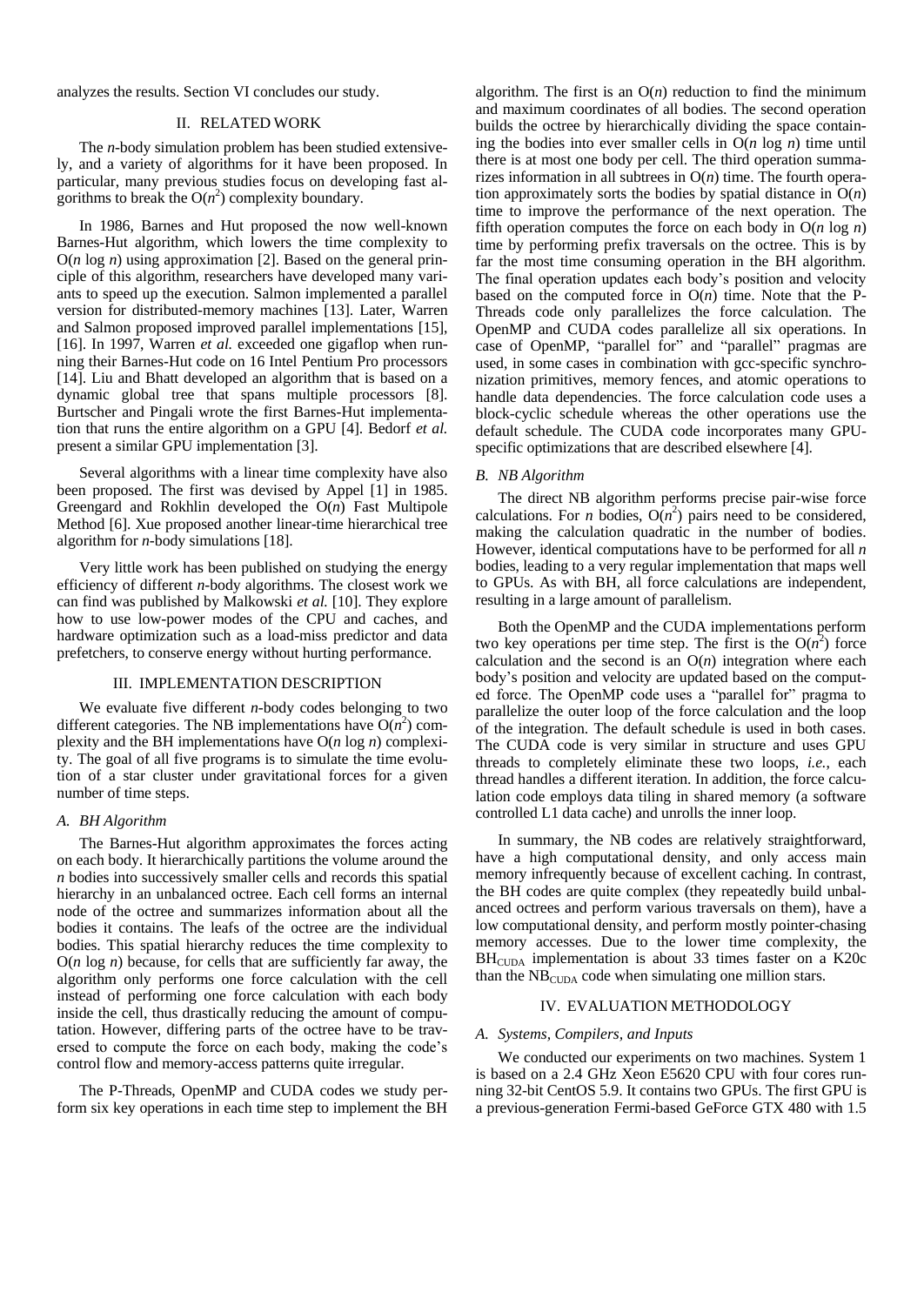GB of global memory and 15 streaming multiprocessors (SMs) with 480 processing elements (PEs) running at 1.4 GHz. The second GPU is a current-generation Kepler-based Tesla K20c with 5 GB of global memory and 13 SMXs with 2,496 PEs running at 0.7 GHz. The idle power of the GTX 480 is 54 W, the K20c draws 13 W when idling, and the entire system consumes 165 W in idle mode. System 2 contains two quad-core AMD Opteron 2380 CPUs running at 2.5 GHz. It has no GPUs. The idle power draw of System 2 is 134.5 W.

We compiled the CUDA codes on System 1 with nvcc 5.0 using the -O3, -ftz=true, and -arch=sm\_20 or -arch=sm\_35 flags. For the P-Threads and OpenMP codes, we used gcc 4.6.3 on System 1 and gcc 4.4.6 on System 2 with the -O3 flag on both systems. We ran the BH programs with 250,000, 500,000 and one million stars and the NB programs with 25,000, 50,000 and 100,000 stars. We used ten time steps for all experiments. The stars' positions and velocities are initialized according to the empirical Plummer model [\[11\],](#page-7-15) which mimics the density distribution of globular clusters.

## *B. Energy Profiling*

We measure the system-wide energy consumption when running the application codes using a WattsUp power meter [\[17\].](#page-7-16) The meter's software runs in the background as a daemon and samples the voltage and current to compute the power. It has a 1 Hz sampling frequency and a power resolution of 0.1 W. The energy measurements are derived from the power readings by integrating the power over the runtime of the codes.

To improve the accuracy of our measurements, we report the median of five runs for each experiment. Additionally, we removed high-energy outliers in the data caused by operating system jitter [\[7\]](#page-7-17) (a.k.a operating system noise or operating system interference) and external user activities such as logging into the system, which are unavoidable in multi-user systems. Finally, we started our measurements with a four-second head delay before launching the program. This removes the overhead caused by starting the meter and our applications at the same time and allows the system to settle before the application program is launched. We then removed the first four seconds of power readings from our final calculations.

## V. EXPERIMENTAL EVALUATION

This section presents our experiments and analyzes the results. Subsection A discusses the impact of increasing the number of threads on performance and energy efficiency of the BH and NB codes. Subsection B studies the impact of hyperthreading on performance and energy consumption. Subsection C evaluates the GPU results and compares them to the CPU results.

### *A. Impact of Thread Count*

*BH Algorithm* Table I shows the runtime and the energy consumption of  $BH<sub>OMP</sub>$  and  $BH<sub>PThr</sub>$  on System 1 for one, four, and eight threads with 250,000, 500,000 and one million bodies over ten time steps. For all three input sizes and both implementations, we observe that the performance increases almost linearly (96% parallel efficiency) when going from one to four threads but sublinearly (64% parallel efficiency) when going from four to eight threads, *i.e.*, when going from one to two

threads per CPU core using hyper-threading. We defer the discussion of the hyper-threading results to Subsection B.

TABLE I. CPU BH RESULTS FOR 10 TIME STEPS ON THE HYPER-THREADED 4-CORE SYSTEM 1

| # of Bodies | # of Threads   | Algorithm                                                                                                                                           | Runtime [s] | Energy [J] |
|-------------|----------------|-----------------------------------------------------------------------------------------------------------------------------------------------------|-------------|------------|
|             | 1 Thread       | OpenMP                                                                                                                                              | 183.0       | 30,776     |
|             |                | P-Threads                                                                                                                                           | 225.0       | 37,934     |
| 250,000     | 4 Threads      | OpenMP                                                                                                                                              | 47.5        | 9,035      |
|             |                | P-Threads<br>OpenMP<br>P-Threads<br>OpenMP<br>P-Threads<br>OpenMP<br>P-Threads<br>OpenMP<br>P-Threads<br>OpenMP<br>P-Threads<br>OpenMP<br>P-Threads | 58.9        | 11,065     |
|             | 8 Threads (HT) |                                                                                                                                                     | 38.3        | 7,539      |
|             |                |                                                                                                                                                     | 46.4        | 9,017      |
|             | 1 Thread       |                                                                                                                                                     | 410.6       | 69,505     |
|             |                |                                                                                                                                                     | 497.6       | 83,643     |
| 500,000     | 4 Threads      |                                                                                                                                                     | 106.3       | 20,312     |
|             |                |                                                                                                                                                     | 130.1       | 24,811     |
|             | 8 Threads (HT) |                                                                                                                                                     | 83.8        | 16,564     |
|             |                |                                                                                                                                                     | 101.5       | 19,818     |
|             | 1 Thread       |                                                                                                                                                     | 902.7       | 152,462    |
|             |                |                                                                                                                                                     | 1,085.6     | 183,693    |
| 1,000,000   | 4 Threads      |                                                                                                                                                     | 232.7       | 44,723     |
|             |                |                                                                                                                                                     | 284.9       | 53,847     |
|             | 8 Threads (HT) | OpenMP                                                                                                                                              | 180.7       | 35,937     |
|             |                | P-Threads                                                                                                                                           | 218.5       | 42,714     |



Fig. 1. Runtimes of  $BH<sub>OMP</sub>$  and  $BH<sub>PThr</sub>$  with 1 million bodies and 10 time steps on System 1



Fig. 2. Energy consumption of  $BH_{OMP}$  and  $BH_{PThr}$  with 1 million bodies and 10 time steps on System 1

Taking the 500,000-body experiments as an example, we observe that the OpenMP code's runtime is 410.6 seconds with one thread and 106.3 seconds with four threads, which amounts to a speedup of 3.86 when quadrupling the number of cores used. Analyzing the energy consumption, we find that using one thread consumes 69,505 joules whereas using four threads only consumes 20,312 joules to compute the same result, a 71% reduction in energy usage. The P-Threads implementation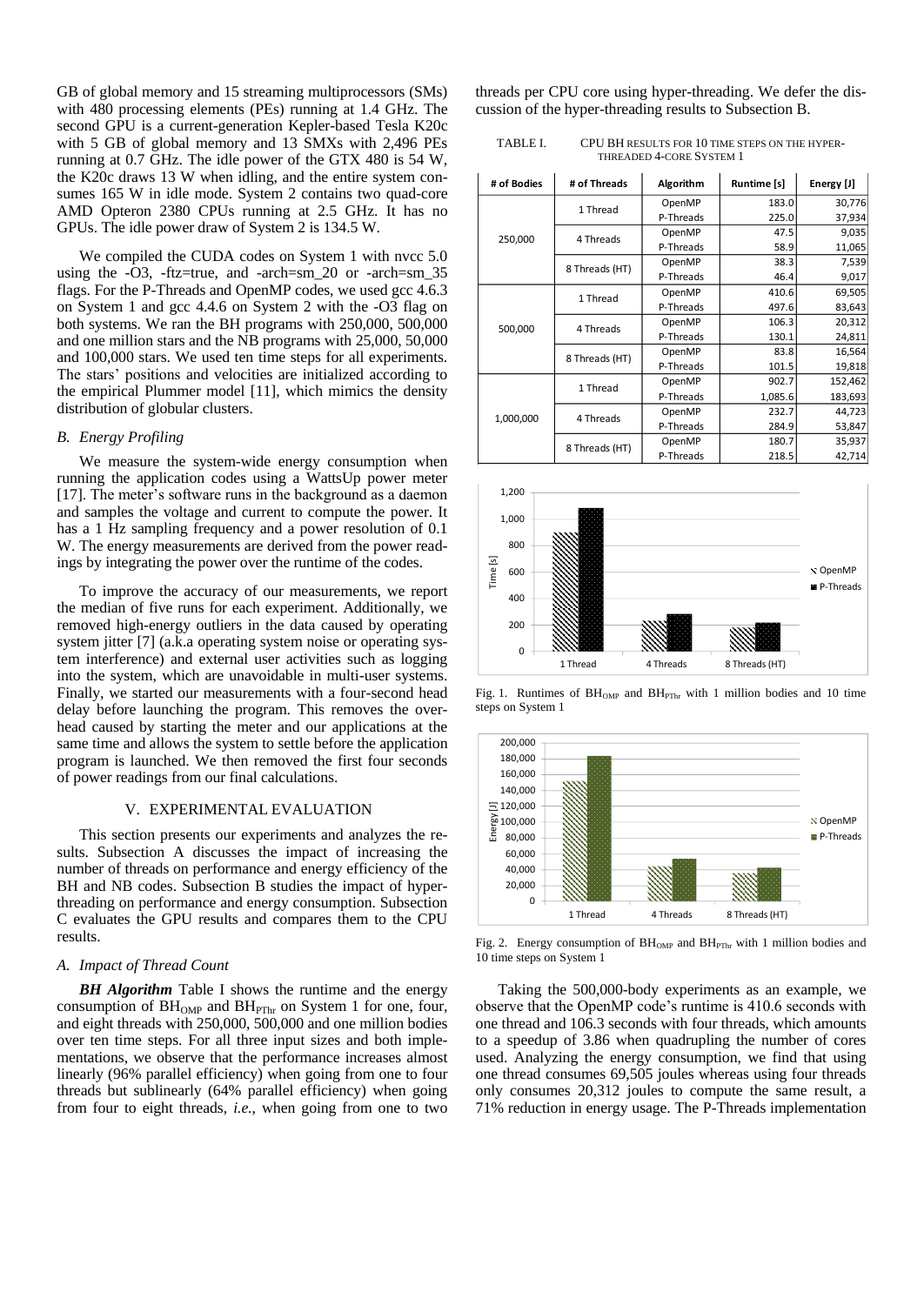behaves similarly but the absolute numbers are worse. It runs for 497.6 seconds with one thread and for 130.1 seconds with four threads, which amounts to a speedup of 3.82. Energywise, we see a 70% savings when using four threads instead of one. The other two inputs exhibit nearly identical trends. For all three inputs sizes, the OpenMP version of BH consistently outperforms the P-Threads version on System 1 in both performance and energy efficiency. On average, the OpenMP code is 22.2% faster and consumes 21.5% less energy than the P-Threads code. Figures 1 and 2 visualize the runtime and energy consumption, respectively, for the 1,000,000-body runs.

The results for System 2 are provided in Table II. Figures 3 and 4 graphically depict the runtimes and energy consumption for one million bodies. Since this system has eight physical cores, we obtained results for one, eight, and 16 threads and 250,000, 500,000 and one million bodies. On the middle input, the OpenMP implementation achieves a 7.89-fold speedup (98.6% parallel efficiency) and an 86% energy savings when going from one to eight threads. The P-Threads code yields a speedup of 7.17 (89.6% parallel efficiency) and an 85% reduction in energy consumption when going from one to eight threads. The results for the other inputs are again very similar.

TABLE II. CPU BH RESULTS FOR 10 TIME STEPS ON THE 8-CORE SYSTEM 2

| # of Bodies | # of Threads | Algorithm | Runtime [s] | Energy [J] |
|-------------|--------------|-----------|-------------|------------|
|             | 1 Thread     | OpenMP    | 490.7       | 66,559     |
|             |              | P-Threads | 528.4       | 71,743     |
| 250,000     | 8 Threads    | OpenMP    | 62.3        | 9,264      |
|             |              | P-Threads | 75.1        | 11,025     |
|             | 16 Threads   | OpenMP    | 172.5       | 25,546     |
|             |              | P-Threads | 81.9        | 11,979     |
|             | 1 Thread     | OpenMP    | 1,039.6     | 141,165    |
| 500,000     |              | P-Threads | 1,117.6     | 151,816    |
|             | 8 Threads    | OpenMP    | 131.8       | 19,498     |
|             |              | P-Threads | 155.9       | 22,995     |
|             | 16 Threads   | OpenMP    | 344.6       | 51,134     |
|             |              | P-Threads | 162.6       | 23,942     |
|             | 1 Thread     | OpenMP    | 2,175.1     | 295,330    |
|             |              | P-Threads | 2,325.7     | 316,155    |
| 1,000,000   | 8 Threads    | OpenMP    | 276.5       | 40,887     |
|             |              | P-Threads | 321.2       | 47,221     |
|             | 16 Threads   | OpenMP    | 695.9       | 103,739    |
|             |              | P-Threads | 324.1       | 47,598     |

Interestingly, the  $BH<sub>OMP</sub>$  code scales substantially better on System 2 than the  $BH_{PThr}$  code. Whereas the OpenMP code is only 7.4% faster when using one thread, its advantage over the P-Threads code increases to 18.3% when using eight threads. The energy savings closely follow these percentages. In contrast, the two codes scale nearly identically on System 1.

Comparing the single-thread runs across the two systems, we find that System 1 is, on average, 2.54 faster on the OpenMP code and 2.25 times faster on the P-Threads code. However, the energy-efficiency ratios are lower. System 1 outperforms System 2 by a factor of 2.04 on the OpenMP code and by a factor of 1.81 on the P-Threads code on average. Overall, System 1 is much faster and also more energy efficient than System 2, but System 2 has a lower average power consumption of 135.8 watts (compared to 168.7 watts for System 1). Note that these numbers are only a little above the idle

power draw for both systems, showing that the one computation thread consumes relatively little extra energy. For reference, when using four threads on System 1 and eight threads on System 2, the average power draw increases to 190.2 watts and 147.6 watts, respectively.



Fig. 3. Runtimes of  $BH<sub>OMP</sub>$  and  $BH<sub>PThr</sub>$  with 1 million bodies and 10 time steps on the 8-core System 2



Fig. 4. Energy consumption of  $BH_{OMP}$  and  $BH_{PThr}$  with 1 million bodies and 10 time steps on the 8-core System 2

In summary, we find the OpenMP implementation to outperform the P-Threads implementation in performance and energy efficiency on both systems for all investigated inputs and thread counts. This is most likely because the P-Threads code only parallelizes the force calculation whereas the OpenMP code parallelizes all six algorithmic steps. Nevertheless, both BH codes scale well on our two multi-core CPU systems. Most importantly, we find on both systems that using all available cores results in large energy savings. The main reason for this is the high idle power. Since its contribution to the overall energy consumption is proportional to the runtime, reducing the runtime through parallelization saves energy. If the idle power were zero, using four cores to run the code, say, 3.86 times faster would actually increase the energy consumption relative to running the code on just a single core assuming all cores are independent (which they are not in current multicore CPUs) and identical.

As real systems have a non-zero idle power, there is a minimum speedup that must be achieved by parallel code to be more energy efficient than serial code. For example, System 1 must execute the  $BH<sub>OMP</sub>$  code at least 1.13 times faster using four cores to save energy over running the code on one core. The corresponding factor for System 2 is 1.10. Fortunately, a 10% or 13% speedup should be relatively easy to achieve on four or eight cores, meaning that parallelization is likely to be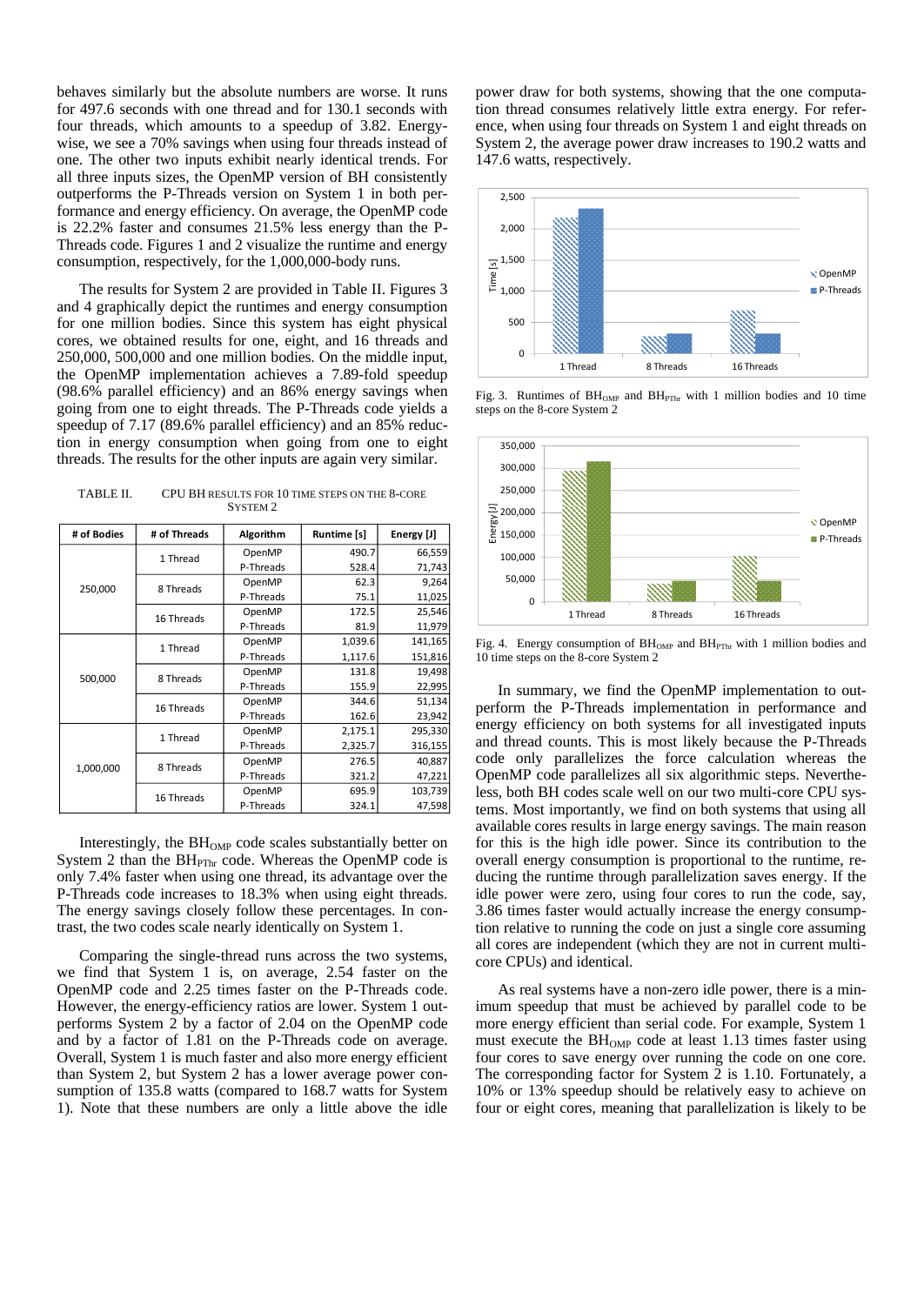worthwhile to improve a program's energy efficiency on today's multi-core systems.

*NB Algorithm* Tables III and IV contain the experimental results for our CPU implementation of the NB algorithm running on Systems 1 and 2, respectively. They show how the OpenMP code performs for different input sizes and thread counts. As before, we use 1, 4, and 8 threads on System 1 and 1, 8, and 16 threads on System 2. The input sizes are 25,000, 50,000 and 100,000 bodies on both systems. These sizes are smaller because the NB code is slower than the BH code. The NBOMP results for the largest input are further illustrated in Figures 5 and 6 for System 1 and in Figures 7 and 8 for System 2. We leave the hyper-threading discussion for Subsection B.

TABLE III. CPU NB<sub>OMP</sub> RESULTS FOR 10 TIME STEPS ON THE HYPER-THREADED 4-CORE SYSTEM 1

| # of Bodies | # of Threads   | <b>Runtime [s]</b> | Energy [J] |
|-------------|----------------|--------------------|------------|
|             | 1 Thread       | 154.3              | 25,971     |
| 25,000      | 4 Threads      | 39.9               | 7,344      |
|             | 8 Threads (HT) | 39.7               | 7,388      |
|             | 1 Thread       | 616.3              | 103,670    |
| 50,000      | 4 Threads      | 159.2              | 29,563     |
|             | 8 Threads (HT) | 158.7              | 29,996     |
|             | 1 Thread       | 2,465.5            | 414,248    |
| 100,000     | 4 Threads      | 637.6              | 119,447    |
|             | 8 Threads (HT) | 634.3              | 120,725    |

TABLE IV. CPU NB<sub>OMP</sub> RESULTS FOR 10 TIME STEPS ON THE 8-CORE SYSTEM<sub>2</sub>

| # of Bodies | # of Threads | <b>Runtime [s]</b> | Energy [J] |
|-------------|--------------|--------------------|------------|
|             | 1 Thread     | 280.5              | 38,251     |
| 25,000      | 8 Threads    | 35.2               | 5,157      |
|             | 16 Threads   | 35.6               | 5,253      |
|             | 1 Thread     | 1,131.3            | 153,478    |
| 50,000      | 8 Threads    | 141.6              | 20,809     |
|             | 16 Threads   | 142.4              | 20,968     |
|             | 1 Thread     | 4,525.3            | 614,314    |
| 100,000     | 8 Threads    | 567.9              | 83,875     |
|             | 16 Threads   | 566.9              | 83,546     |



Fig. 5. Runtime of  $NB<sub>OMP</sub>$  with 100,000 bodies and 10 timesteps on System 1

On System 1, the NB code scales nearly identically on all three inputs. Going from one to four threads, we obtain an average speedup of 3.87 (corresponding to 96.7% parallel efficiency) and a 71.5% savings in energy. On System 2, the behavior is also very similar between the three inputs. Increasing the number of threads from one to eight yields a speedup of 7.975 (99.7% parallel efficiency) and energy savings of 86.4%.



Fig. 6. Energy consumption of NB<sub>OMP</sub> with 100,000 bodies and 10 time steps on System 1



Fig. 7. Runtime of  $NB<sub>OMP</sub>$  with 100,000 bodies and 10 timesteps on the 8core System 2



Fig. 8. Energy consumption of  $NB<sub>OMP</sub>$  with 100,000 bodies and 10 time steps on the 8-core System 2

Comparing the single-threaded runs on both systems, we find that System 1 is 1.83 times faster and 1.48 times more energy efficient than System 2 when running  $NB<sub>OMP</sub>$ . The minimum speedup to be energy efficient using four cores on System 1 is 10.5%. System 2 only requires a minimum speedup of 8.2% on eight cores to be more energy efficient.

In summary, the BH and NB CPU codes experience good scaling and boosts in energy efficiency on both tested systems. Clearly, parallelizing the BH and NB codes is a very profitable way to improve both performance and energy efficiency.

## *B. Impact of Hyper-Threading*

In this subsection, we study the impact of hyper-threading (*i.e.*, running two threads per CPU core) on performance and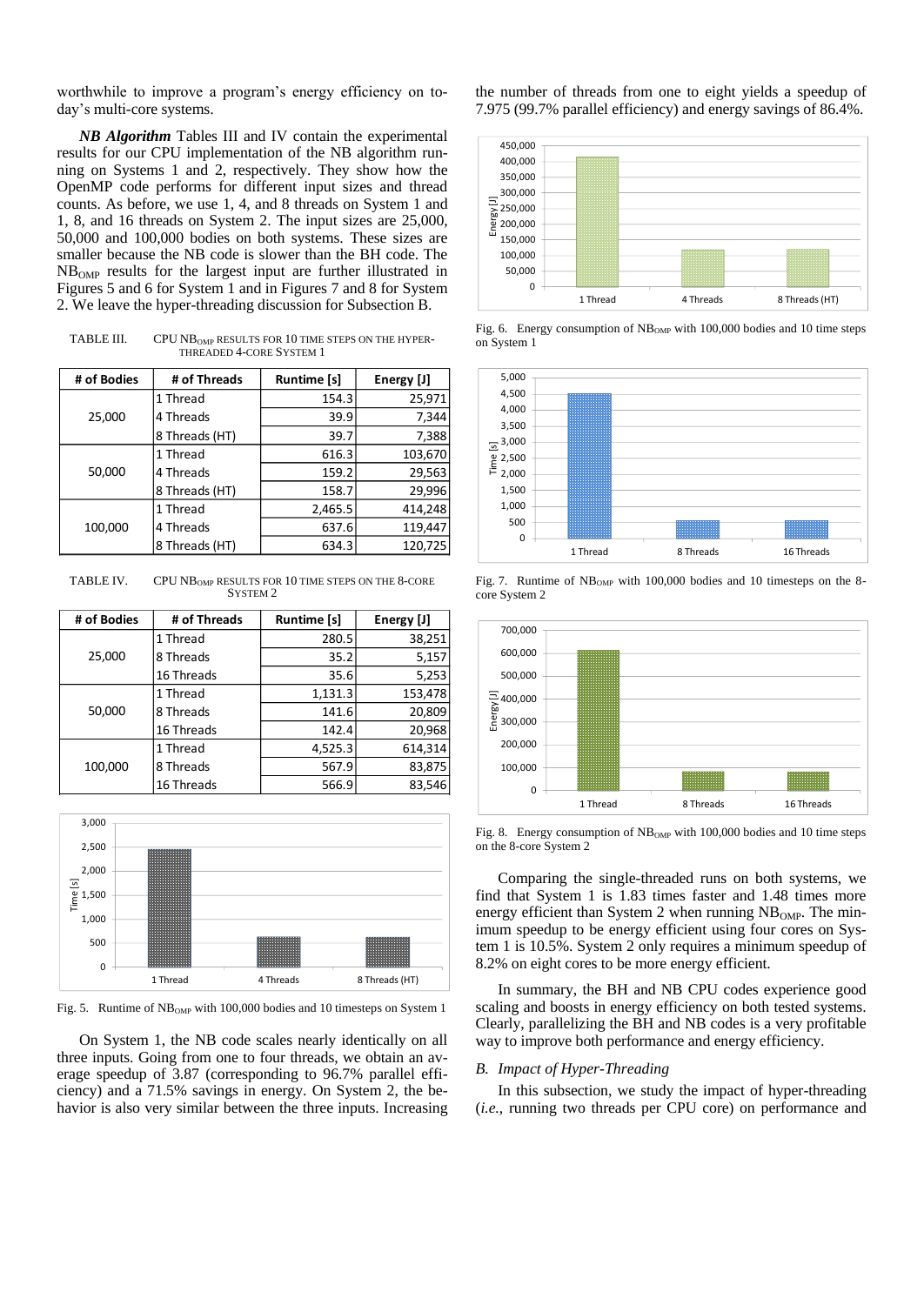energy efficiency of System 1. System 2 does not support hyper-threading.

**BH Algorithm** Table I and Figures 1 and 2 above illustrate the results for BH. Whereas hyper-threading clearly provides a benefit, the benefit is smaller than the benefit of using more physical cores. For instance, going from one to two threads per core (*i.e.*, increasing the thread count from 4 to 8) results in a parallel efficiency of about 64%. In contrast, going from one to four threads with one thread per core results in a parallel efficiency of about 96%. The results are nearly the same for both implementations and all inputs we tested. Note that the runtime as well as the energy consumption decrease when using hyperthreading. On average, hyper-threading yields additional energy savings of 18% on  $BH_{OMP}$  and 20% on  $BH_{PThr}$ .

On System 2, running twice as many threads as there are cores (*i.e.*, increasing the thread count from 8 to 16) hurts the performance and the energy efficiency, as the data in Table II and Figures 3 and 4 above show, because this system does not support hyper-threading. Interestingly, the degradation is small for  $BH_{PThr}$  but large for  $BH_{OMP}$ . We are unsure what causes this difference in behavior between the two programs when oversubscribing threads to cores in System 2. Running more threads than there are (non-hyper-threading) cores hurts the performance and increases the energy consumption on both codes and all inputs. Hence, we do not recommend it.

*NB Algorithm* Surprisingly, hyper-threading does not help with NB as shown in Figures 5 and 6. Whereas it does result in a tiny speedup, as Table III reveals, it actually raises the energy consumption. Hence, hyper-threading does not further improve the energy efficiency of the NB code on System 1.

The reason why hyper-threading improves the performance and the energy efficiency of the two BH implementations but not the NB implementation is the following. The BH codes are memory bound, meaning that they do not fully utilize the CPU cores because the memory system is the bottleneck. Hyperthreading enables each core to execute useful instructions from one thread whenever the other thread is stalled waiting for a memory request, thus boosting performance. In other words, hyper-threading helps hide some of the memory access latencies. In contrast, the NB code is compute bound, *i.e.*, the CPU cores are already fully utilized when running one thread per core. Hence, there is no benefit from hyper-threading, but it should be pointed out that it also does not hurt performance.

In summary, we conclude that adding extra cores is more useful than adding hyper-threading support from an energyefficiency perspective. Yet, we find running two threads per core to save up to 21% energy (20% on average on  $BH_{PThr}$ ). Moreover, the combination of both approaches results in the largest energy savings and should be used when available.

### *C. Impact of GPU Acceleration*

In this subsection, we study the performance and the energy efficiency of our CUDA implementations of BH and NB. We report the runtime over the entire application, including CPU and GPU code, and the energy consumption of the entire system when executing the accelerated code segments on a GTX 480 or a K20c GPU, both of which reside in System 1. As before, we run the BH code with 250,000, 500,000, and one million bodies and the NB code with 25,000, 50,000 and 100,000 bodies. Table V presents the results for the GTX 480 and Table VI for the K20c. Figures 9 to 12 depict the same results graphically.

TABLE V.  $GTX 480 GPU BH<sub>CUDA</sub> AND NB<sub>CUDA</sub> RESULTS FOR 10 TIME$ **STEPS** 

| Algorithm | # of Bodies | Runtime [s] | Energy [J] |
|-----------|-------------|-------------|------------|
|           | 250,000     | 1.3         | 376        |
| BH        | 500,000     | 2.4         | 663        |
|           | 1,000,000   | 4.8         | 1,223      |
|           | 25,000      | 0.4         | 249        |
| NΒ        | 50,000      | 1.1         | 371        |
|           | 100,000     | 3.5         | 906        |

TABLE VI. K20C GPU BH<sub>CUDA</sub> AND NB<sub>CUDA</sub> RESULTS FOR 10 TIME STEPS

| Algorithm | # of Bodies | Runtime [s] | Energy [J] |
|-----------|-------------|-------------|------------|
|           | 250,000     | 1.3         | 330        |
| BH        | 500,000     | 2.2         | 547        |
|           | 1,000,000   | 4.0         | 865        |
|           | 25,000      | 0.5         | 196        |
| <b>NB</b> | 50,000      | 0.7         | 198        |
|           | 100,000     | 1.5         | 329        |

Comparing the runtimes between the two GPUs in Figures 9 and 10, we find that the K20c outperforms the GTX 480 by 1.6% to 20.4% on BH and by up to a factor of 2.35 on NB. However, on the smallest NB input, the GTX 480 is 13.6% faster. Nevertheless, the K20c is typically faster as it is based on the current-generation Kepler architecture whereas the GTX 480 is based on the previous-generation Fermi architecture.



Fig. 9. Runtime of  $BH_{\text{CUDA}}$  with 10 timesteps



Fig. 10. Runtime of NB<sub>CUDA</sub> with 10 timesteps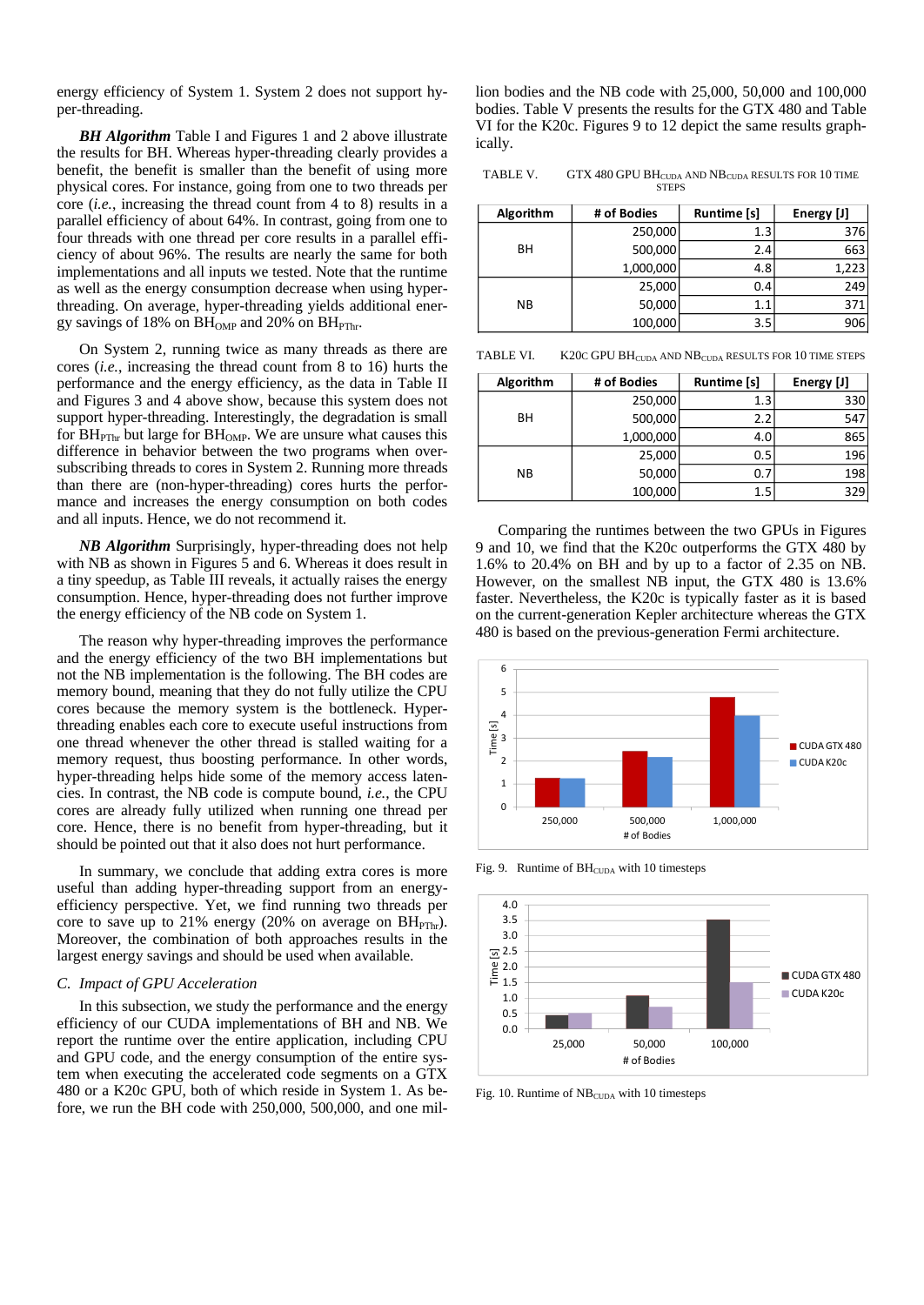This difference in GPU generations is also the reason for the better energy efficiency of the K20c, which was a primary design goal for the Kepler. Figures 11 and 12 show the energy consumption of  $BH_{\text{CUDA}}$  and  $NB_{\text{CUDA}}$ , respectively. The K20c is more energy efficient than the GTX 480 on all three inputs and both codes. On BH, the K20c saves between 12% and 29% energy. On NB, it saves between 21% and 64% energy.

In summary, the K20c generally but not always outperforms the GTX 480. The difference in runtime is more pronounced on compute-bound code like NB. More importantly, the K20c is substantially more energy efficient than the GTX 480, in particular on compute-bound code. Note that the higher performance of the K20c contributes to but is not the primary reason for its better energy efficiency. Rather, the K20c is based on a substantially lower power GPU design.



Fig. 11. Energy consumption of  $BH_{\text{CUDA}}$  with 10 timesteps



Fig. 12. Energy consumption of NB<sub>CUDA</sub> with 10 timesteps

To evaluate the benefit of using GPUs, we compare the GPU results to the results of the best-performing CPU code, which is the OpenMP version of BH and NB running on System 1 with hyper-threading. Figures 13 and 14 show the BH comparisons and Figures 15 and 16 show the NB comparisons.



Fig. 13. Runtime comparison between  $BH_{\text{OMP}}$  and  $BH_{\text{CUDA}}$  with 10 timesteps

The GPU codes are tremendously faster and much more energy efficient than the multi-core CPU codes on all inputs. Comparing  $BH<sub>OMP</sub>$  running on System 1 to  $BH<sub>CUDA</sub>$  running on the K20c, we find the GPU code to be 31 times as fast for 250,000 bodies, 39 times as fast for 500,000 bodies, and 45 times as fast for 1,000,000 bodies. Moreover, the GPU code consumes only 4.4% of the energy for 250,000 bodies, 3.3% for 500,000 bodies, and 2.4% for 1,000,000 bodies. This amounts to almost two orders of magnitude in energy savings. Clearly, GPUs are not only great at accelerating code but also nearly as effective at saving energy.



Fig. 14. Energy consumption comparison between  $BH_{OMP}$  and  $BH_{CUDA}$  with 10 timesteps



Fig. 15. Runtime comparison between  $NB<sub>OMP</sub>$  and  $NB<sub>CUDA</sub>$  with 10 timesteps



Fig. 16. Energy consumption comparison between  $NB<sub>OMP</sub>$  and  $NB<sub>CUDA</sub>$  with 10 timesteps

The GPU outperforms the CPU by even larger factors on NB. However, this is likely in part due to poor code generation. In particular, the gcc compiler does not exploit vector instructions for this code. Hence, we find the NB<sub>CUDA</sub> code running on the K20c to be 79 times as fast as the  $NB<sub>OMP</sub>$  code running on System 1 for 25,000 bodies, 225 times as fast for 50,000 bodies, and 424 times as fast for 100,000 bodies. The GPU code consumes only 2.7% of the energy for 25,000 bodies, 0.66% for 50,000 bodies, and 0.27% for 100,000 bodies. This amounts